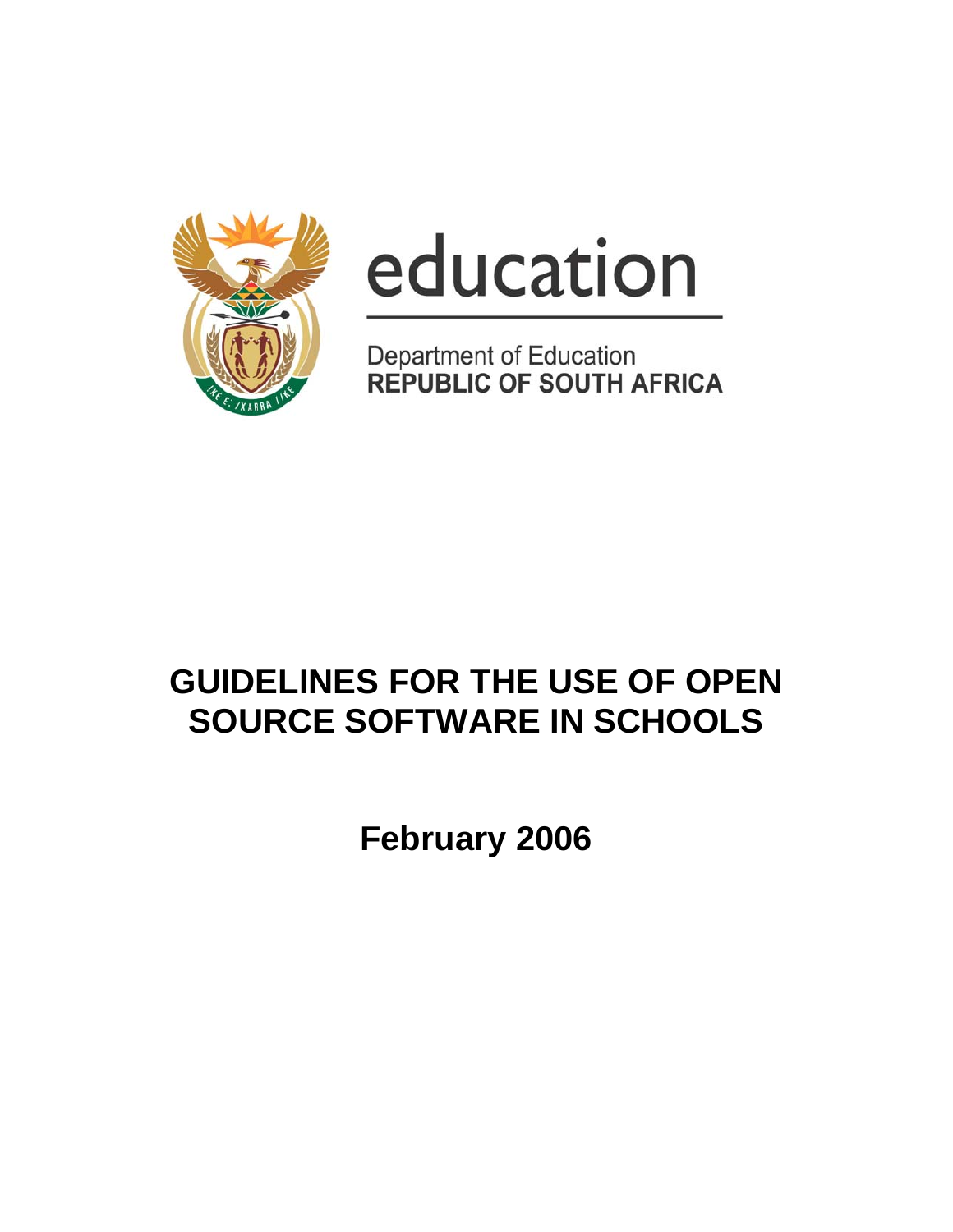# **Foreword by the Director-General**

Information and communication technology (ICT) is increasingly becoming an important resource to support, enhance and transform teaching and learning. Software, that is, the range of digital content, application programmes and operating systems that specify the tasks that computers perform, is also becoming more costly. It is therefore necessary that we understand the capabilities and issues around the use of software in order to maximise the educational value we derive from ICT in education.

An issue currently topical in software usage is open source software. There is a growing awareness of the potential benefits and limitations of this type of software in both the public and private sectors. It is for this reason that guidelines for the use of open source software in education have been compiled.

These guidelines are designed to provide education practitioners with a frame of reference concerning the use of open source and proprietary software in education. They have been compiled in line with current government recommendations regarding open source software. The guidelines aim not to be prescriptive about its use, but to use open source software where it is appropriate.

I trust that these guidelines will clarify some of the issues concerning the use of open source software in education.

**Mr Duncan Hindle Director-General**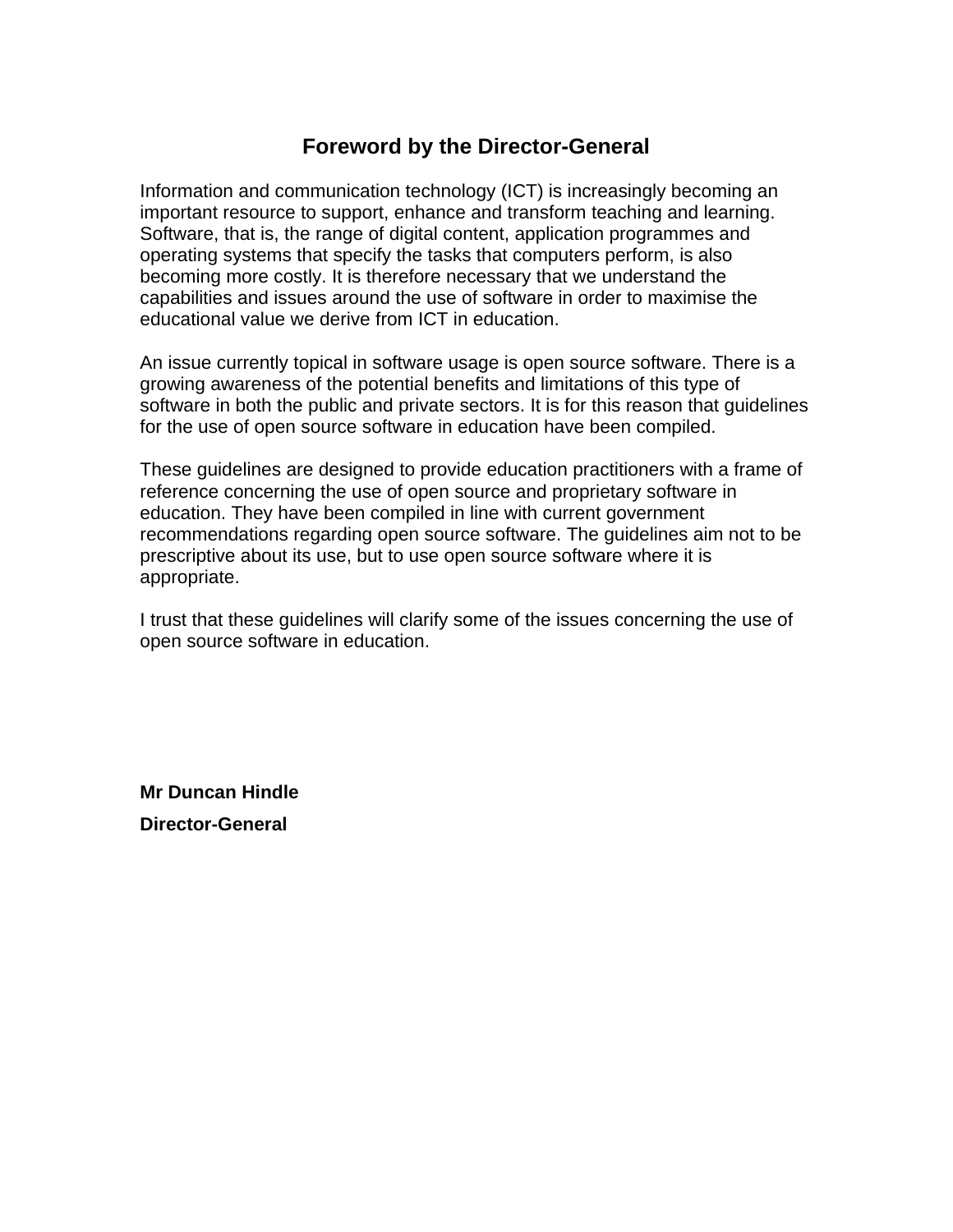#### **GUIDELINES FOR THE USE OF OPEN SOURCE SOFTWARE IN SCHOOLS**

#### **1. INTRODUCTION**

Information and communication technology (ICT) is making rapid inroads into all aspects of life. It affects the way we live, learn, work and play. The National Advisory Council on Innovation and the World Summit on Information Society Action Plan notes that ICT can generate economic growth and contribute toward job creation. ICT has been recognised as a tool that can be used to address developmental challenges of developing countries. Software is key to the functioning of such technologies. Existing software ranges from proprietary software to open and free software.

Open Source Software (OSS) is raising considerable interest worldwide and is emerging as a powerful new way of generating knowledge and economic value. There are numerous arguments for the use of OSS and it has a significant following for some applications. For example, open standards and open software are basic elements in the development of more affordable access to ICT. In addition, use of OSS can contribute greatly to increasing access and enhancing the diversity of choice of software and platforms for consumers.

Developing countries like Brazil and Argentina are developing national policies to promote the use of OSS. The South African Government is exploring the potential for OSS to make a significant contribution within the public sector, as well as to wider social and economic development. The opening of the Meraka Institute OSS Centre by the Minister of Communications is an important step to support this direction.

The purpose of this document is to highlight issues concerning the use of OSS in education, as well as to provide guidelines to education managers, teachers and administrators regarding the use of OSS. The guidelines are aligned with government's proposed policy on the use of OSS in public institutions.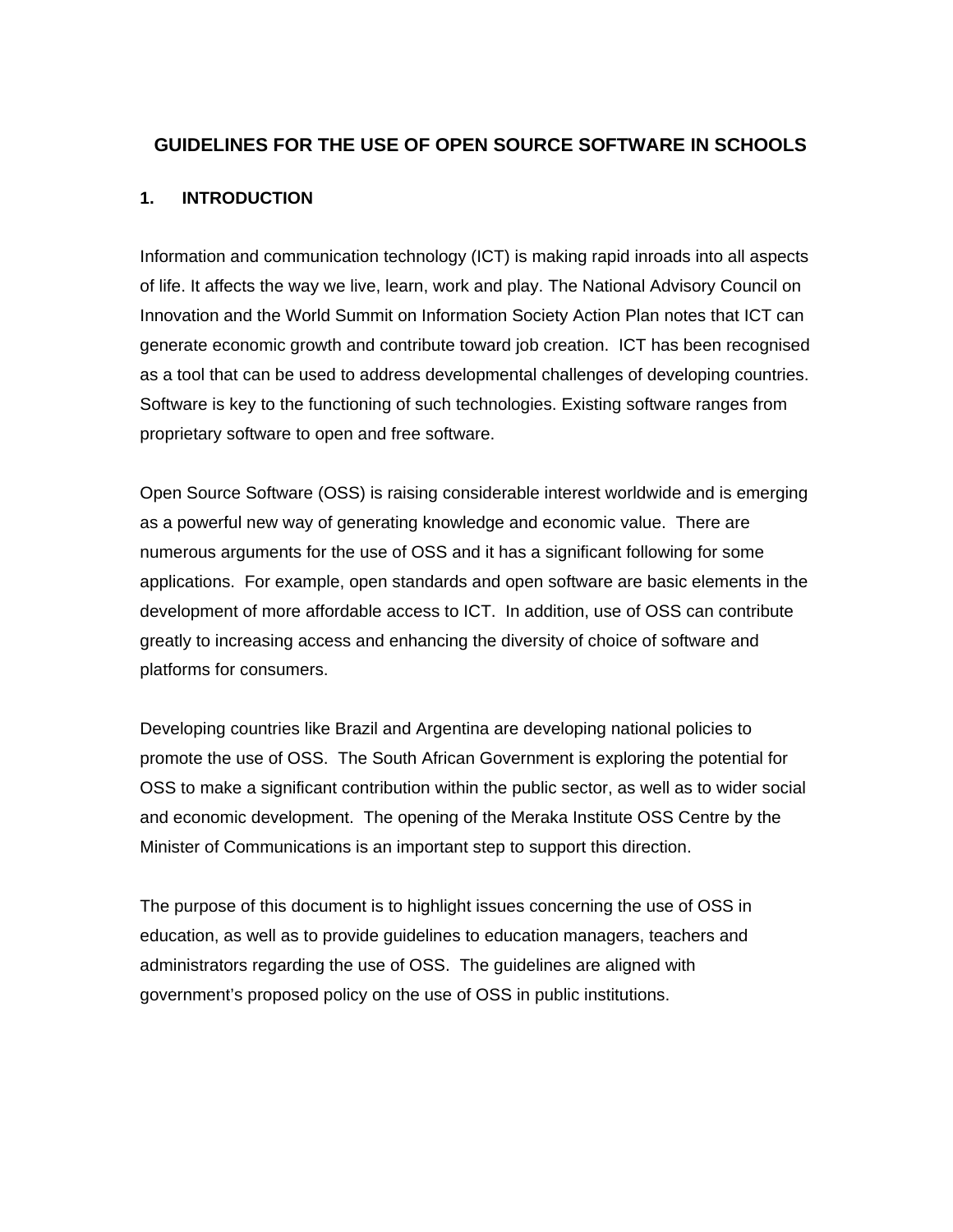#### **2. DEFINITIONS**

#### **2.1 Open Source Software**

Open Source Software is software that is developed, tested, or improved through public collaboration and distributed with the idea that it must be shared with others, ensuring open future collaboration. It is available to anyone, usually at little or no cost, it does not attract licence fees and the users have access to the source code revealing the inner workings of the software. It is software that is free of proprietary restrictions.

The OSS development model is based on a "bazaar" style of collaboration, where many individuals contribute and share, rather than the traditional "cathedral" style, where a few individuals design and then oversee the structured development and implementation of the software. The underlying philosophy is that of collaboration and sharing for the common good.

Different licences exist for OSS. The following four rights are typically enshrined in all of the licences:

- a) The right to use the software freely. The user has the right to install and use the software on any and as many computers as he/she likes and use it for professional and/or private purposes.
- b) The right to modify the software to suit his/her needs. The user has the right to change the software and extend its functionality, fix any bugs or combine it with other software applications.
- c) The right of access to the source code. This is an important prerequisite in order to exercise the right to modify the software.
- d) The right to redistribute the original or modified software. This can be done at a cost, normally to cover duplication and distribution costs.

#### **2.2 Proprietary software**

Proprietary software is privately owned and controlled, usually by a company. The developers of proprietary software hold copyright that awards them the exclusive rights to publish, copy, modify, and distribute the software and they usually do not publish the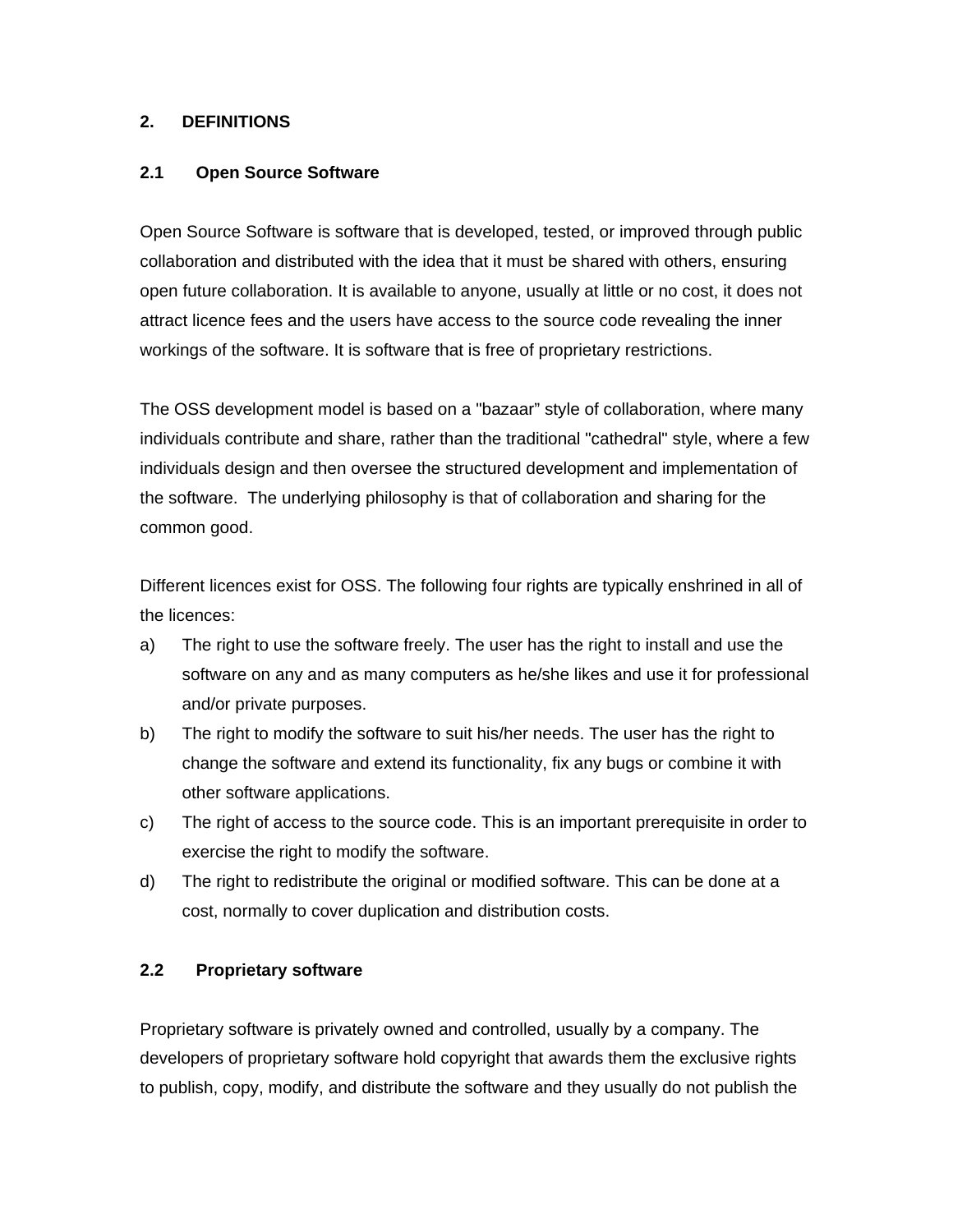source code. Most proprietary software companies sell an "end-user licence," granting permission to use the software program. The end-user licence agreement sometimes limits the way in which the software can be used, for example, by allowing only noncommercial use and placing restrictions on any form of sharing.

# **3. THE SOUTH AFRICAN GOVERNMENT'S POSITION ON OPEN SOURCE SOFTWARE**

In 2000, the Government Information Technology Officers' Council (GITOC) initiated a discussion on the relevance of OSS to government. These discussions concluded that OSS cannot be ignored and that it must be viewed as a viable and legitimate option. Policy guidelines for government on OSS emerged from these discussions, in which the following is stated:

The spin-offs from OSS in bridging the digital divide, the exposure of ICT to a wider public and the amount of money saved on licensing, are what the country needs. The expectation is that the ICT environment will grow substantially, thus pushing us to the fore to effectively compete with other developed economies, with OSS as the engine of growth.

Through GITOC, government recognises that OSS has potential social and economic benefits and its use should be promoted within the following parameters:

- a) The criterion for selecting any software solution is to improve the efficiency, effectiveness and economy of service delivery.
- b) Where the direct advantages and disadvantages of OSS and propriety software are equally strong, and where circumstances in the specific situation do not render it inappropriate, opting for OSS would be preferable. OSS is thus to be implemented where analysis shows it to be the most appropriate option.
- c) Steps are to be taken to create an environment where OSS can be implemented. This can be done by:
	- creating knowledge, understanding and capacity to implement OSS;
	- creating sufficient support mechanisms to support the use of OSS;
	- promoting fair and impartial treatment of OSS in procurement processes; and
	- creating opportunities for trial use.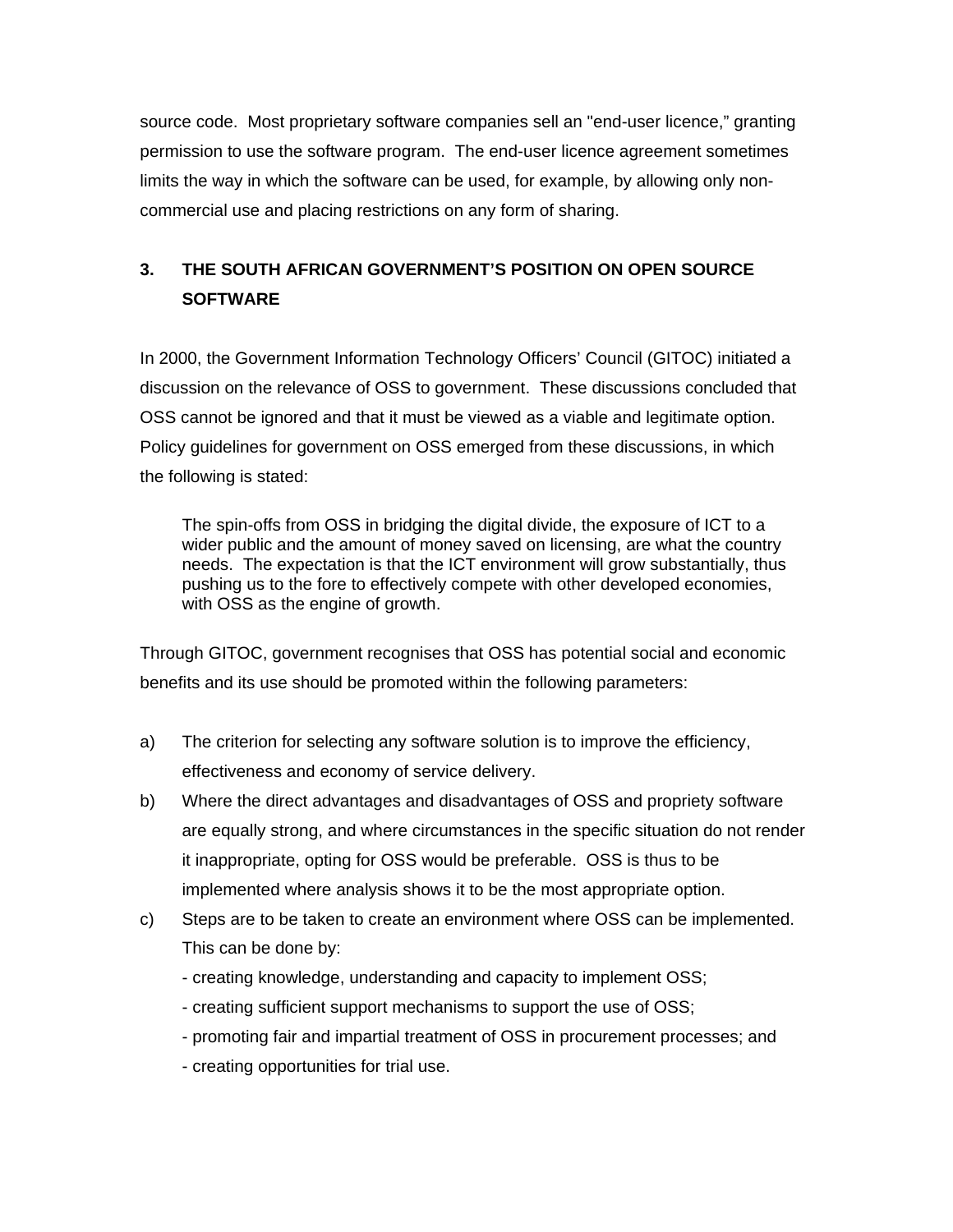- d) OSS policies are to be integrated into broader e-Government policy and related strategies for the ICT sector in the country.
- e) OSS is to be utilised to promote access to information by citizens, particularly in creating procedures to enhance government's electronic service delivery.

In July 2004, The National Advisory Council on Innovation recommended that strong advocacy for OSS is required from decision-makers and stakeholders so that it becomes an essential component of all ICT for development initiatives in South Africa.

## **4. ISSUES RELATING TO THE USE OF OSS IN SOUTH AFRICAN PUBLIC SCHOOLS**

It is possible to use OSS and proprietary software programs concurrently in schools. Each type of software does, however, have particular strengths, weaknesses and incompatibilities that need to be understood and factored into usage and ICT decisionmaking. The following list is a mix of anticipated and prevailing issues that have emerged from research and discussions.

#### **4.1 ICT in Education**

The *White Paper on e-Education* promotes the use of ICT to accelerate the achievement of national education goals. Ways in which this will be done include learning *about* ICT, learning *with* ICT and learning *through* the use of ICT. The emphasis is placed, however, on using ICT for curriculum support with lesser emphasis on learning *about* ICT.

#### **4.2 Costs of software**

A key reason often cited in favour of using OSS in public institutions is that the institutions do not pay software licence fees. Expenditure on licences by public schools in South Africa is however, limited. This is because software developers and vendors have made donations and some programs are purchased and distributed from a central level. Agreements also currently exist between major proprietary software providers and the Department of Education. These agreements provide immediate educational support and benefit during the crucial period of establishing an educational ICT infrastructure.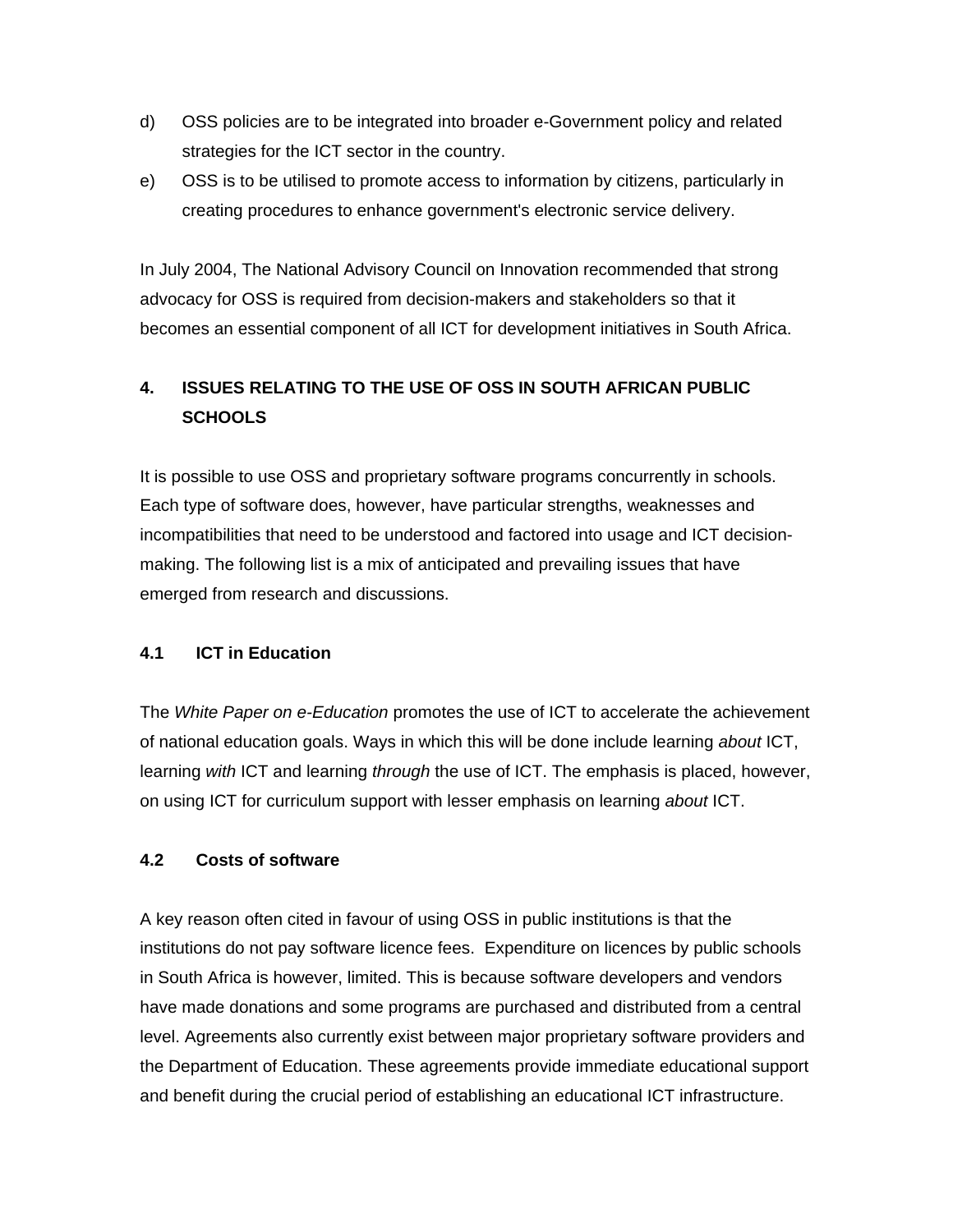However, there may be long-term economic and social costs associated with these arrangements.

Software costs are not the only issue in the provision of ICT to schools. At a macro level, significant infrastructure investments are needed to bring ICT to schools that lack electricity, access to telephone networks and computer equipment. At the micro level, expensive hardware and support, as well as the high costs of telecommunications and Internet connectivity, especially in remote areas, are significant cost factors. If programs are pre-loaded or provided on CD-ROM, downloading costs can be reduced.

#### **4.3 Vendor lock-in**

The use of proprietary software can lead to *vendor lock-in.* This can effectively tie users and applications to particular brands for the long term.

#### **4.4 Ease-of-use in software installation and configuration**

Some proprietary software programs are easier to use than OSS. OSS solutions were not originally designed for non-skilled users, but usability has recently improved. Users need to assess the ease of use of different kinds of software in order to make informed decisions.

#### **4.5 Technical capacity and support**

Technical support is a key factor to determine the success or failure of ICT in schools. Two types of support are generally required. One is technical support to ensure that the networks and computers are operational. The other is end-user support to operate equipment and use software applications.

Although extensive support is available for OSS by way of mailing lists, potential users need to ensure that localised and accessible support is available.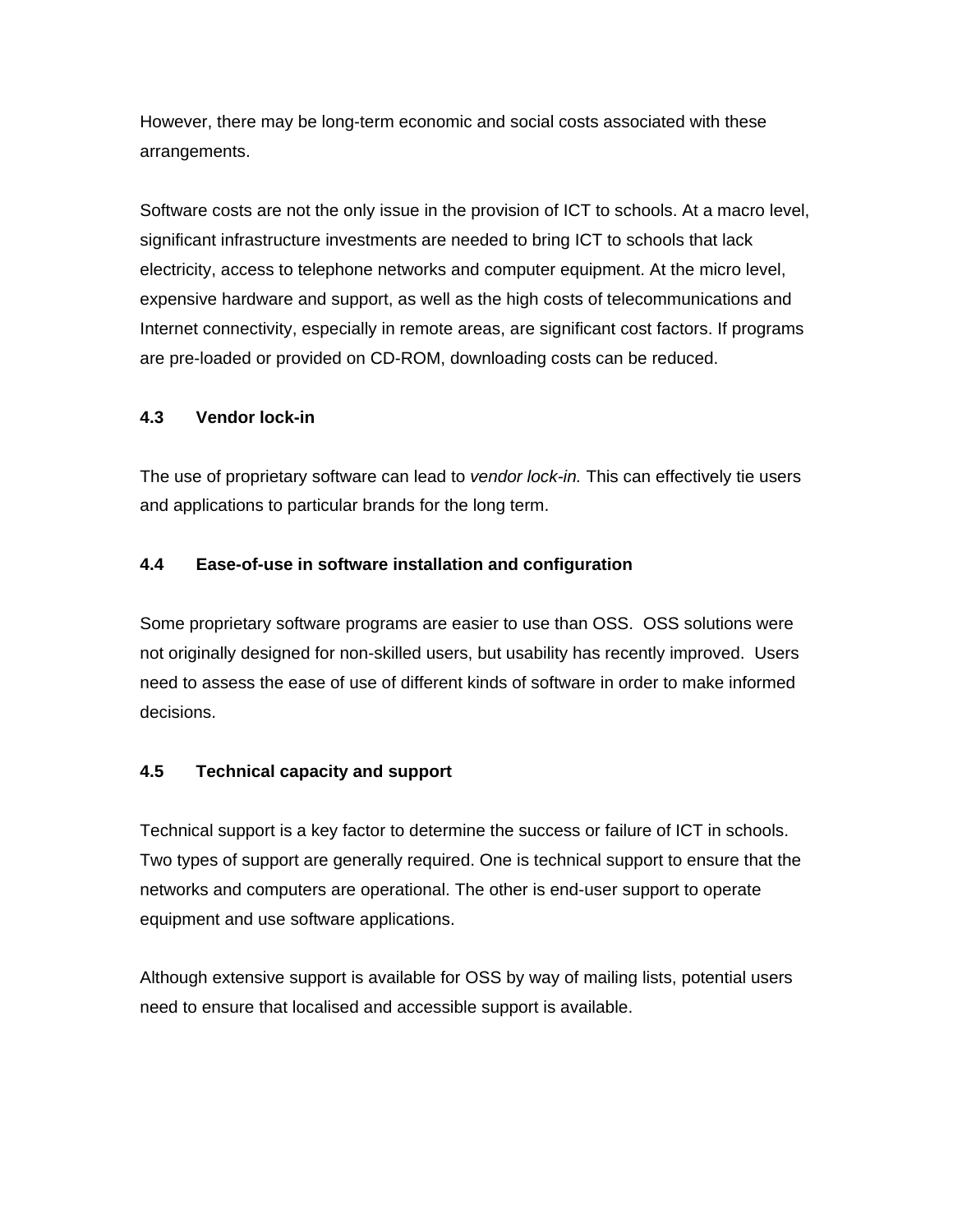#### **4.6 Ability to modify source code and applications**

A feature and attraction of OSS is the user's right to modify the source code. This allows the user to learn how the software works, build high-level skills and modify the software to suit specific needs. OSS is particularly relevant to developing countries, where the expected market size might not provide sufficient incentive for proprietary software companies to address all local needs. It also offers opportunities for learners to examine and change the way OSS programs are written, which is relevant to learners who have selected Information Technology as a subject.

#### **4.7 Lower-end computers**

Some OSS programs are well suited for use on older lower-end computers. Older hardware may not always run the most recent versions of many proprietary software programs because of requirements for processing speed, memory, hard-drive capacity and complex functionality.

#### **4.8 Viruses**

It is debatable whether proprietary software is generally more vulnerable to virus attacks than OSS, particularly with the anti-virus software that is available. It is argued, however, that because the source code of OSS is open for review by a wide variety of software developers, OSS weaknesses are more quickly identified and removed and therefore, less susceptible to virus attack.

#### **4.9 Language and localisation**

Localisation of software is an agreed upon goal of the ICT-for-development community and particularly amongst OSS proponents. Until recently, most software in Africa was available only in English, French and, to a lesser degree, other European languages.

Many user interfaces of the most common OSS and proprietary software applications are now becoming available in local languages.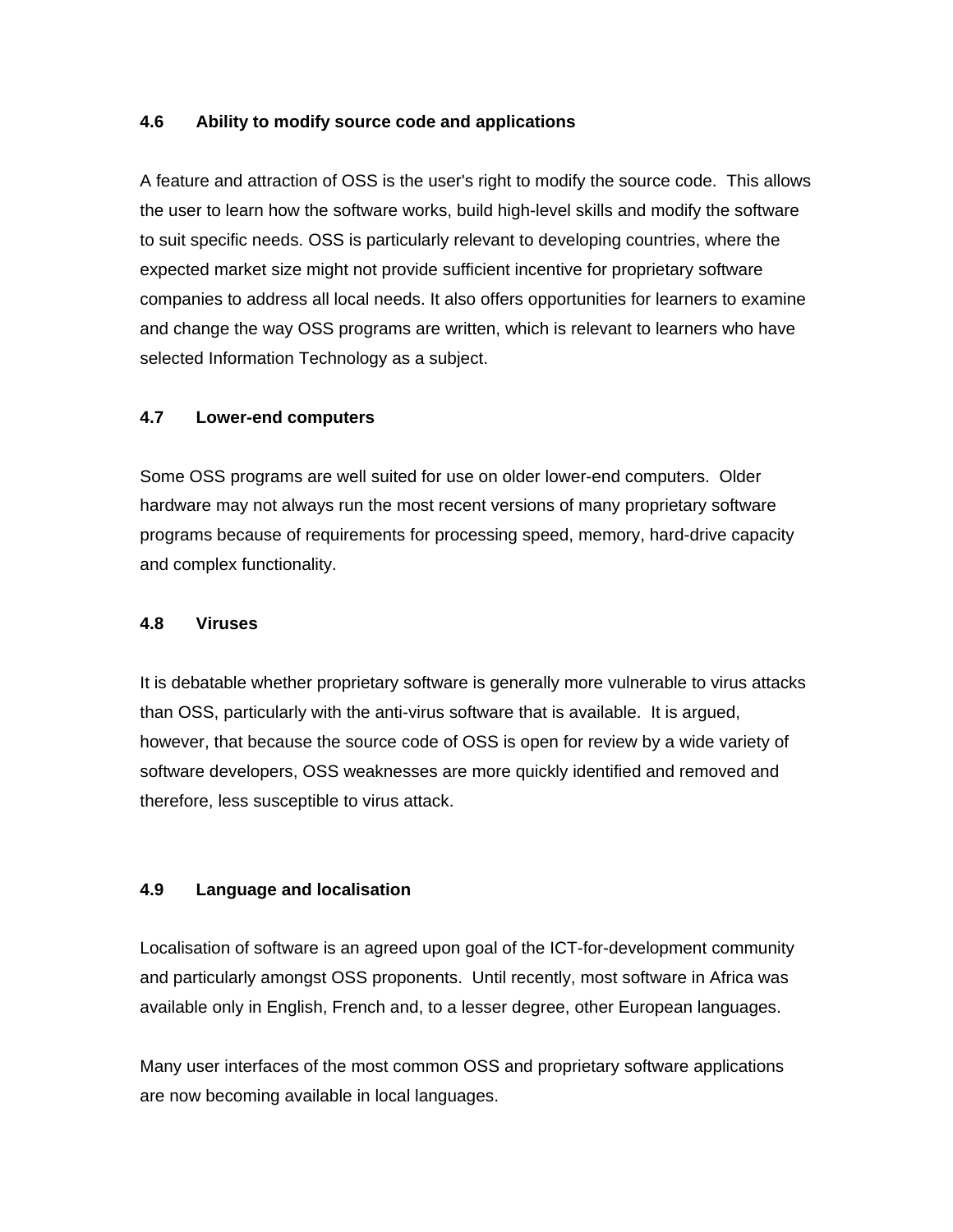The markets for the eleven official languages in South Africa are not large enough for proprietary software service providers to invest in local language versions of their software, at least not without financial support or incentives. OSS readily allows for the development of programs in African languages. Although it also requires financial support, OSS has a strong volunteer-based software development model that is making good progress in developing local language user interfaces. The OSS approach will enable communities to take ownership of such a process.

#### **4.10 Software activation**

Proprietary software vendors use a range of technical mechanisms to curtail the unauthorised use of their applications. One of these mechanisms is "registration", which usually requires the user to enter a licence key to "unlock" the software.

This can cause problems when hardware parts are replaced, particularly as hardware ages. As each software installation is matched with a specific computer, these hardware changes can sometimes cause the installed software to stop functioning. This happens because the software interprets changes made to the computer on which it is installed as being a different computer.

OSS does not have these activation problems and can be freely distributed.

#### **4.11 Compatibility**

The ability to exchange electronic data and documents with others is a basic requirement in current computing environments. However, when files are shared between different software applications, and even between different versions of the same applications, problems can be encountered. Incompatibility of file formats means that some software cannot read files created in other applications. This can be a problem if OSS and proprietary software programs are both used in a school environment, particularly when complex files like spreadsheets that use formulas or macros are used interactively.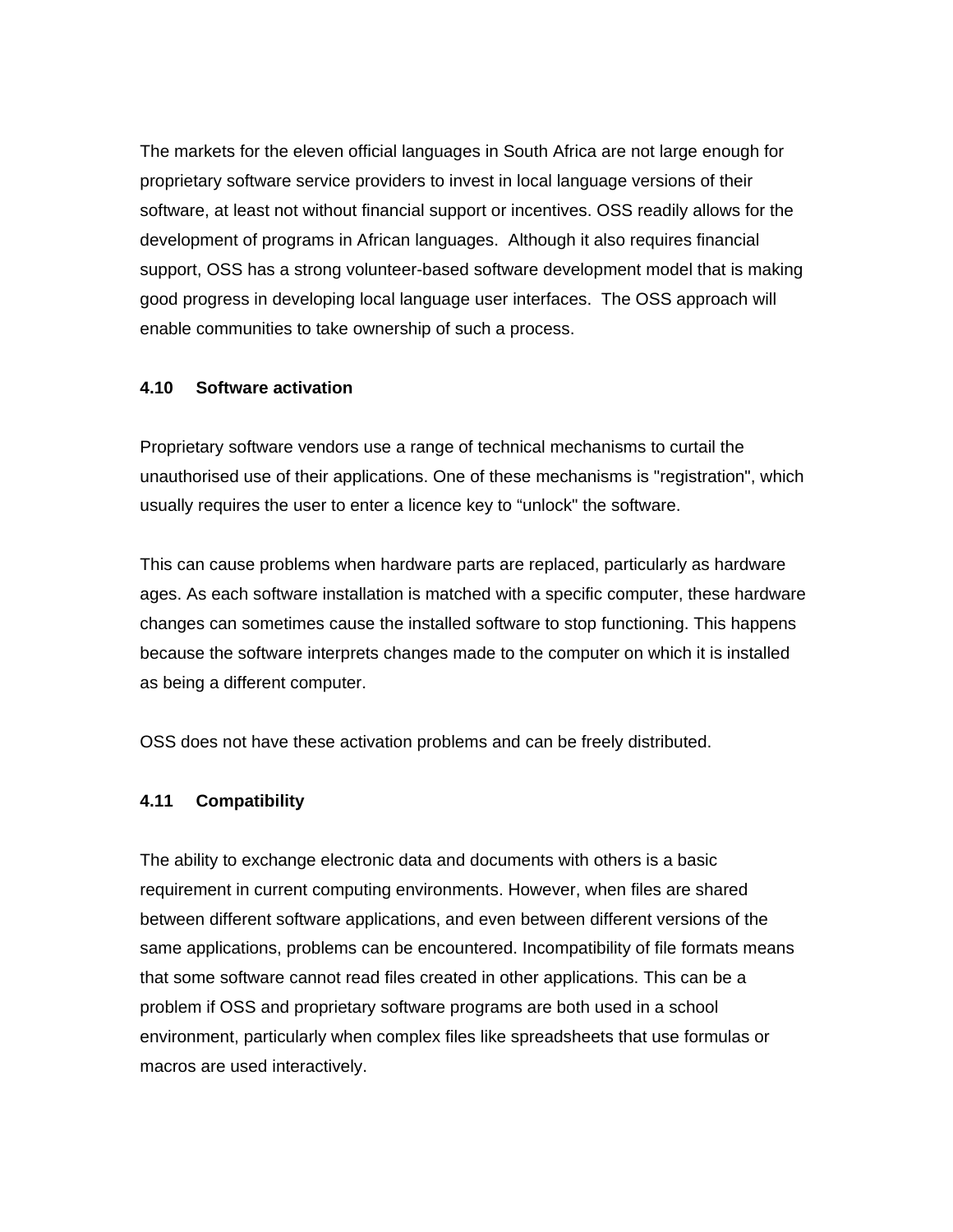#### **5. LIMITATIONS TO THE USE OF OSS IN EDUCATION**

#### **5.1 Incompatibility of programs with operating systems**

A limitation to using only OSS in education is that certain education programs operate only on the Microsoft Windows platform. This problem is further compounded when some applications run only on a particular version of Windows, for example certain applications written for Windows XP do not run on Windows 98.

#### **5.2 Quality Assurance**

OSS programs are at differing stages of development and, although the community of users refines the available product, no specific quality assurance processes are applied to OSS. Proprietary software is released only when it has achieved what the software developers term an acceptable level of being "bug-free", implying measures of quality control. This factor needs to be considered and should users want OSS programs that are stable, packaged OSS programs such as Red Hat Linux, SUSE Linux, Open Office etc., are available.

#### **5.3 Workplace readiness**

An argument that has been raised against the exclusive use of OSS application programs in schools is that the commercial sector predominantly uses proprietary application programs and that learners will be disadvantaged in job applications by not being familiar with programs in common use.

## **6. RECOMMENDATIONS FOR THE USE OF OSS IN PUBLIC EDUCATION INSTITUTIONS**

The approach to OSS by provincial education departments and public education institutions is that decision-makers should be adequately informed and therefore enabled to make informed decisions concerning when to use OSS and when to use other software applications, particularly in terms of functionality and cost. Consideration should be given to the following: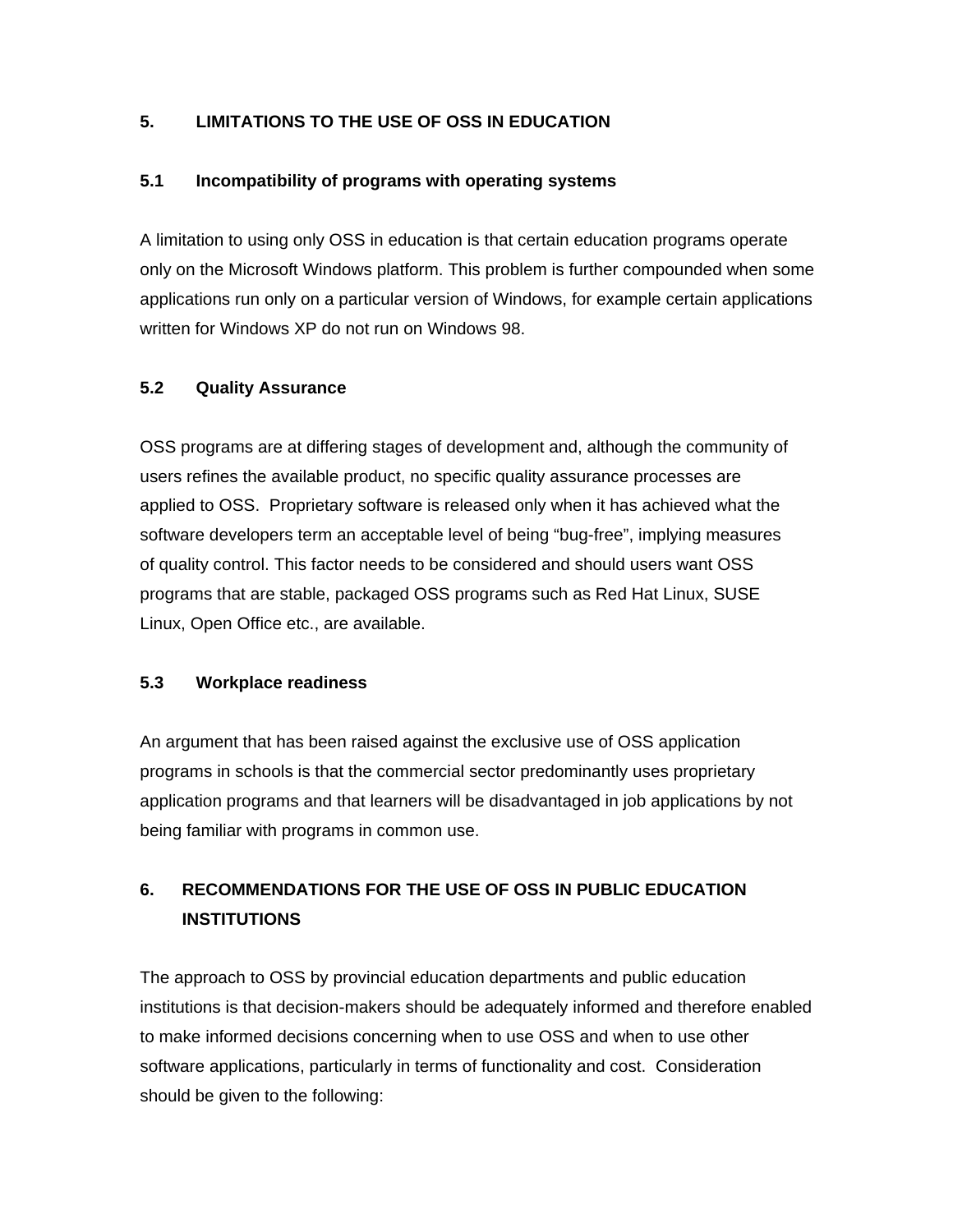- a) In order to make informed decisions that are in the best interests of education, schools and provinces should be aware of the benefits, conditions and potential pitfalls of using software offered through various licensing agreements.
- b) Utilise OSS where analysis shows it to be an appropriate option. If the necessary knowledge and technical expertise are available and if the direct advantages and disadvantages of OSS and proprietary software are equally strong, and where circumstances in the specific situation do not render it inappropriate, OSS should be considered.
- c) Provincial education departments should take steps to create an environment where OSS can be implemented. This can be done by:
	- providing facilities and opportunities to develop the necessary knowledge, understanding, capacity and technical support to assist others;
	- promoting fair and impartial treatment of OSS;
	- promoting an environment of collaboration and sharing; and
	- creating opportunities for piloting and trial usage.
- d) Integrate OSS into e-Education implementation strategies.

#### **6. CONCLUSION**

The non-proprietary status of OSS is seen as having significant educational benefits and huge implications for affordable IT solutions in both the public and private sectors. OSS is also considered by many as a useful tool to support developing countries to enter the information age and empower people in ways that proprietary software does not allow.

The issue of OSS is important for both government and education because it has social development and economic implications. Promoting the use of ICT in schools requires that educationists (teachers, managers, administrators) and learners have access to ICT, technical skills to use the technology and the understanding to use ICT for curriculum delivery and support purposes. A smaller group will, however, delve deeper to understand programming, investigate source codes of software and even develop custom-made applications for education.